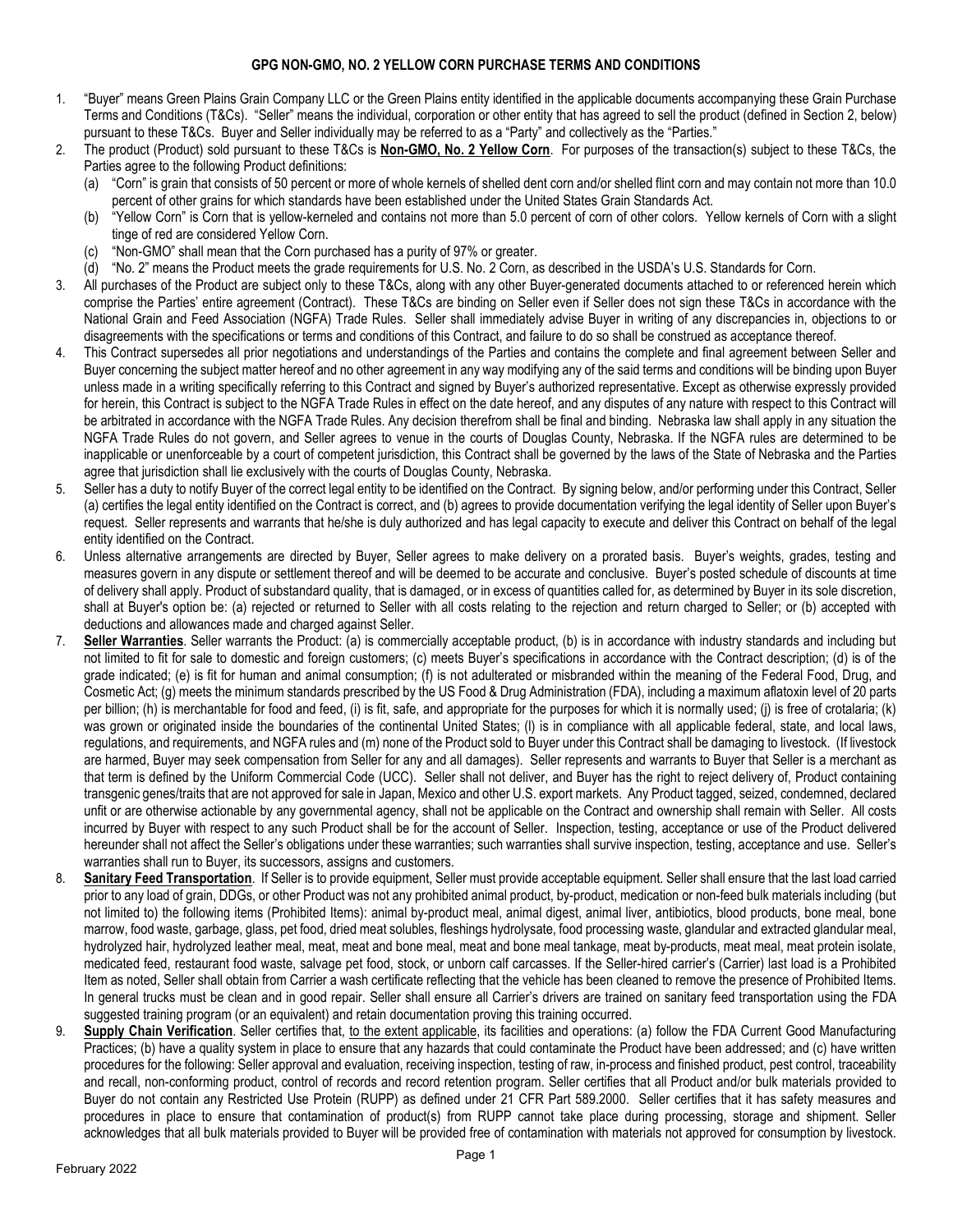Seller assures Buyer that the ingredients Seller provides do not contain unsafe levels of any known physical, chemical or biological hazards such as dioxins, salmonella, pesticides, heavy metals, and restricted use ruminant proteins. Transportation vehicles that haul manure, fertilizer, glass, scrap metal, or flammable liquids will not be used to haul bulk materials for delivery to Buyer (without legally required cleaning) and Seller has manufacturing, warehousing and transportation procedures and/or monitoring procedures in place to support this declaration. Seller shall immediately notify Buyer if the statements in this section ever become inaccurate. If Seller ships or delivers bulk materials to Buyer using a third party, Seller understands that Seller is responsible for assuring the above requirements are implemented by the transportation company conveying the bulk material. Buyer may request that an audit be conducted of Seller's facilities and those of Seller's suppliers' facilities and regarding any items noted above and all other legal and contractual obligations required in this Contract, including sanitary food transportation rules by requesting an audit and/or copies of documentation upon not less than 30 calendar days' written notice to Seller and Seller shall grant such audit and exercise reasonable efforts to procure that its suppliers grant such audit rights. Seller shall provide information requested by Buyer, including a certification, and traceability of transportation.

- 10. **Liens**. Seller represents and warrants that Seller is capable of and intends to produce the quantity above and the sole owner of the Product and that the same is free from all liens and encumbrances except: Seller represents and warrants that the following is a complete list of all persons, banks and other lenders that hold a security interest in Seller's Product (If none, leave blank or write none). Seller shall notify Buyer, prior to delivery, of any other security interest granted in Seller's Product. If Seller has granted or grants a security interest in Seller's Product prior to or during the term of this Contract, which security interest is disclosed by Seller or is discovered by Buyer, Buyer shall have the right to pay all or a part of the obligation underlying the security interest. Such payment shall be for the account of Seller and shall be charged against the amount owing Seller. Title and all other rights of ownership of the Product are transferred from Seller to Buyer upon delivery to Buyer's facility, unless otherwise provided in the Contract.
- 11. **Force Majeure**. The Buyer shall have the right to postpone acceptance of the Product, for a period not exceeding 30 days, due to causes beyond Buyer's control and not occasioned by Buyer's fault or negligence. Buyer shall not be liable for delay in performance or failure to perform when such delay or failure is due to unforeseen causes beyond its reasonable control and without its fault or negligence, including but not limited to acts of God or the public enemy, governmental action, regulatory action, impossibility, natural disasters, fires, floods, tornados, earthquakes, epidemics, quarantine restrictions, labor difficulties, riots, insurrections, freight embargoes, rail car shortages, rail service interruptions, utility service interruptions, breakdowns and unusually severe environmental conditions. If Seller fails to make delivery hereunder, the Buyer shall be entitled to recover the difference between the market price, which is determined by the Buyer, and the contract price on the date delivery is first due, or at the time notified by the Seller that full delivery will not be made. Any freight increase, becoming effective between the date of this contract and the date of delivery, will be deducted from the stated price. Seller warrants that the Product is sold "guaranteed cool and sweet on arrival at destination." Buyer's acceptance of any Product delivered after Seller's breach of this Contract will not waive any rights or remedies accruing to Buyer from such breach. Buyer may pursue any remedy allowed by reason of Seller's breach and Buyer will be entitled to collect from Seller interest on any amount owing to Buyer by reason of Seller's breach at a rate of 1.5% per month until paid.
- 12. **Default/Remedies**. In addition to any remedies set forth herein, Buyer shall have the right to exercise any and all legal or equitable remedies available to it. Buyer has all remedies applicable under the UCC. Seller shall be in default if any of the following occur: the Seller fails or refuses to comply with any provisions hereof; if Seller becomes unable to pay its debts as they become due, shall file a voluntary petition or be declared bankrupt or insolvent or make a general assignment for the benefit of creditors; or if a trustee, receiver or liquidator be appointed for any material portion of the assets of Seller. Upon the occurrence of any event of default, Buyer may exercise any or all rights and remedies hereunder or at law or in equity, including but not limited to withholding payment for the Product sold to Buyer and recover from Seller any and all costs, expenses and damages that Buyer may sustain. If Seller fails to complete delivery by the Delivery Period, Buyer has the option to: (a) extend Delivery Period, (b) terminate this Contract, or (c) buy-in Product to fill or complete the Contract. Buyer may in good faith and without unreasonable delay, purchase in substitution for that due from Seller, and Buyer may recover from Seller as damages the difference between the cost of substitute Product and the payment Seller would have received from Buyer for Product Seller was to deliver, plus any incidental or consequential damages, expenses and attorney's fees suffered or incurred by Buyer.
- 13. **Termination**. Buyer may terminate this Contract or any part hereof in the event of any default by Seller, or if the Seller fails to comply with any of the terms and conditions of this Contract. Late deliveries, deliveries of Product that are nonconforming, and/or failure to provide Buyer, upon request, reasonable assurance of future performance, are, without limitation causes allowing Buyer to terminate this Contract in whole or in part. In the event of termination, Buyer shall not be liable to Seller for any amount, and Seller shall be liable to Buyer for any and all costs, expenses and damages of any nature whatsoever sustained by reason of the Seller's default, including but not limited to any market difference.
- 14. Seller represents that it is not insolvent, as that term is defined in the UCC. If Seller's financial condition is deemed unsatisfactory to Buyer during the term of this Contract, Buyer may terminate this Contract and all other contracts with Seller whether or not Seller is in default. Buyer may at its discretion and without prejudice to other legal remedies treat Seller's failure to perform under this Contract as a breach of this Contract and/or any other open contracts with Seller, and pursue all remedies. To the extent that Buyer or its affiliates have or hold any claim or right of recovery against Seller arising under this Contract, Buyer and its affiliates shall be entitled to recoup, offset and/or net out of the amount of said claim against any and all amounts or obligation that may be or become owing by Buyer or its affiliates to Seller.
- 15. If more than one contract is open, shipments are to be applied on contracts in order of each contract's delivery date beginning with the older contract. It is understood that this Contract is not completed until all shipments are received, graded, weighted and unloaded at destination. Buyer may designate any reasonable alternate delivery point if necessary to expedite Seller's performance of this Contract but is not obligated to do so.
- 16. If there are unpriced Product subject to this Contract and Buyer advances funds to Seller prior to the final pricing, then the parties agree that Buyer at its discretion shall have the right, in the event the market declines, to require Seller to refund to Buyer a portion of the amount Buyer had so advanced. This amount to be refunded will be equal to the decline in the market in order to maintain the margin to the market as agreed upon in this Contract. Buyer shall notify Seller of such amount so requested and upon receipt, Buyer shall retain such amount in an account for the benefit of Seller. Buyer may at its discretion and without prejudice to other legal remedies treat Seller's failure to refund the full amount within 48 hours of demand as a breach of this Contract or any other open contracts with Seller, and pursue all remedies.
- 17. The Parties recognize that the market price when delivery is required under this Contract may differ substantially from the Contract price and each Party agrees not to assert such a difference as an excuse for non-performance hereunder or as a defined for damages for failure to perform in whole or in part.
- 18. **Forward Contract.** To the extent that Seller is a Commercial Dealer, Seller agrees that this Agreement is a "Forward Contract" as defined in the Bankruptcy Code (11 U.S.C. Sec. 101(25)) and the following language of this section shall apply to the Contract. If one party (the Defaulting Party) files a petition in bankruptcy, reorganization, or receivership; becomes insolvent or incapable of paying its debts as they become due; or makes a general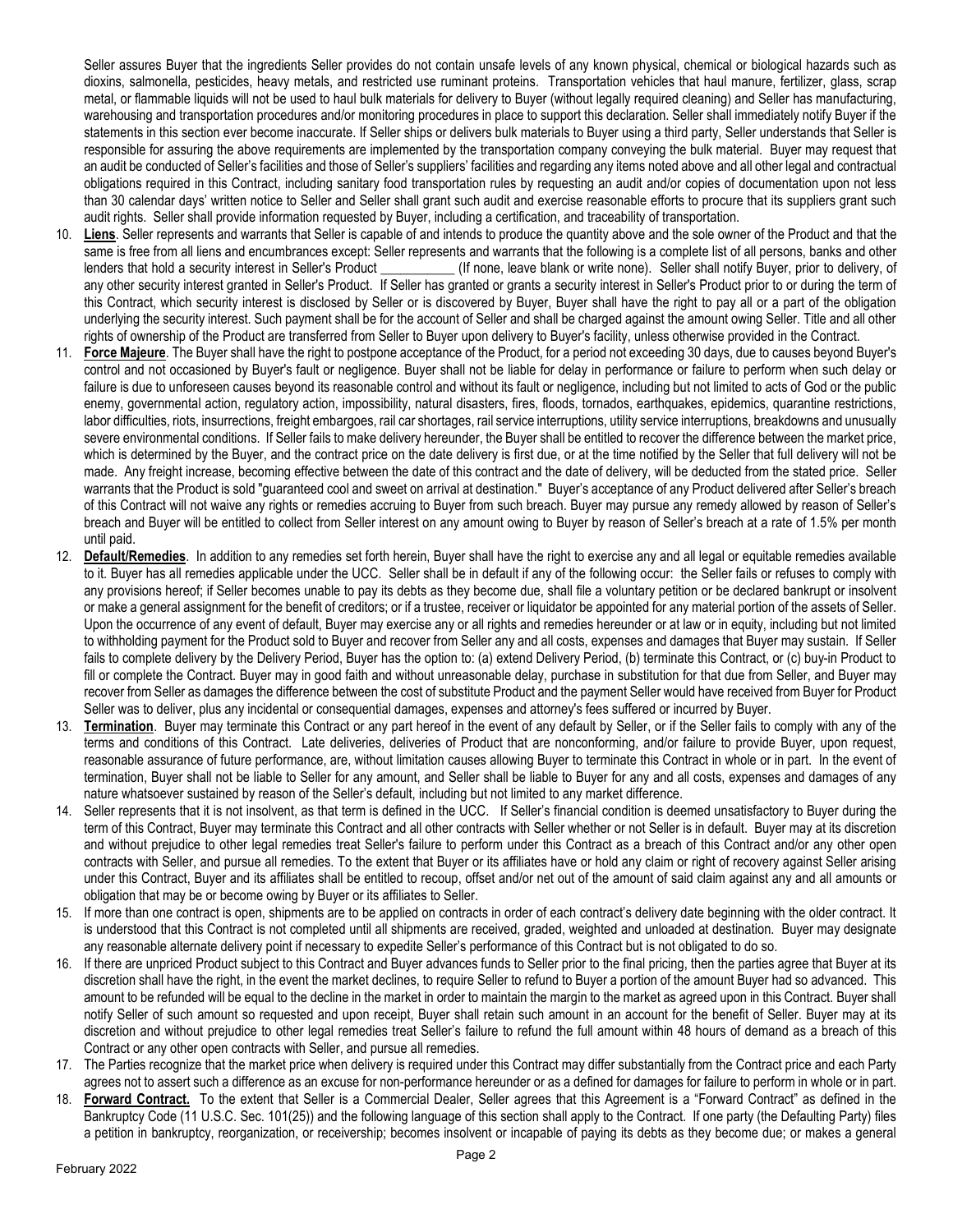assignment for the benefit of creditors; the other party (the Liquidating Party) shall have the immediate right, exercisable in its sole discretion, to liquidate the Contract and all other forward contracts as defined in the Bankruptcy Code then outstanding between the Parties (whether the Liquidating Party is seller or buyer thereunder) by closing out all such contracts at the then current market prices so that each contract being liquidated is terminated except for the settlement payment referred to below. The Liquidating Party shall calculate the difference, if any, between the price specified in each contract so liquidated, and the market price for the relevant commodity as of the date of liquidation (as determined by the Liquidating Party in any commercially reasonable manner), and aggregate or net such settlement payments, as appropriate, to a single liquidated amount. Payment of said settlement payment will be due and payable within 1 banking day after reasonable notice of liquidation. This is in addition to any other rights and remedies which the other Party may have.

- 19. **Liability**. Seller shall be liable to Buyer for any damage to property, where and to the extent such loss, damage is the result of Seller's (or its agent's) negligence or willful misconduct. Seller agrees that in case of any such loss or damage, the value of such property and the liability of Seller shall be the fair market value of such property or the reasonable cost of repair, whichever is less.
- 20. Splitting Loads. Where applicable, if instruction has been given to Buyer from Seller or Seller's agent to split, transfer or otherwise allocate delivery of Product, Buyer disclaims any and all responsibility to verify such allocation and in no case shall Buyer be liable to anyone for allocating such load.
- 21. **Insurance**. To the extent Seller or its employee(s), agent(s) or contractor(s) has trucks on Buyer's property, Seller or its agent shall maintain at all times the following insurance coverage: (i) Commercial general liability insurance, with no less than of \$1,000,000 per occurrence and \$2,000,000 in the aggregate; (ii) Auto liability insurance with not less than \$1,000,000 combined single limit; (iii) Cargo insurance with a limit of not less than \$15,000, and (iv) if applicable, Workers' Compensation insurance in an amount satisfying the applicable statutory minimum coverage levels and Employer's Liability Insurance with no less than \$1,000,000 bodily injury-by accident-each accident; \$1,000,000 bodily injury-by disease-each employee, and \$1,000,000 bodily injury-by disease-policy limit. (v) To the extent allowed by law, the policies shall include a waiver of subrogation rights against Buyer and Seller shall identify Buyer as an Additional Insured on all coverages except Workers' Compensation. Seller shall provide certificates evidencing the required insurance is in force. Seller shall email certificates of insurance to Buyer at: [insurance.certificates@gpreinc.com.](mailto:insurance.certificates@gpreinc.com) Any coverage provided by Seller is considered to be primary and non-contributory to any insurance maintained by or on behalf of Buyer. Seller shall provide Buyer with 30 days prior written notice of policy cancellation. Seller agrees to indemnify and hold Seller harmless for any loss or expense incurred as a result of Seller's failure to ensure its agent(s) or contractor(s) obtains and maintains the insurance coverages required herein.
- 22. **Confidentiality; Non-disclosure**. (a) For purposes of this Contract, "Confidential Information" means any information or compilation of information concerning the business of a Party (Discloser) that is provided, whether in oral or written form, to the other Party (Recipient) in connection with the purchase and sale of Product hereunder, and includes, without limitation, pricing and payment terms, supplier contact and identifying information, customer contact(s) and identifying information, current and anticipated supply requirements, banking and other financial information, including account information. Confidential Information also includes "Personal Information" that identifies, relates to, describes is capable of being associated with or could reasonably be linked, directly or indirectly, with a particular individual or household and includes, without limitation, identifiers such as real name, IP address, account name, postal address, and commercial information such as records of products purchased, internet or other electronic network activity information or professional or employment-related information. Confidential Information shall not include any information which: (i) was received in good faith by the Recipient from any third party without breach of any obligations of confidentiality; (ii) was independently developed (without access to or use of any Confidential Information of the Discloser) by an employee or agent of the Recipient; or (iii) is or becomes publicly available in a manner other than through an unauthorized disclosure. (b) Non-Disclosure. Recipient shall (i) treat as confidential and protect from unauthorized disclosure all Confidential Information made available to it or any of its affiliates, employees, agents or representatives; (ii) not retain, use or disclose Confidential Information for any purpose other than in connection with the performance of this Contract; (iii) limit access to only those employees, agents, representatives, contractors and third parties to whom it is necessary to disclose the Confidential Information in furtherance of the transaction(s) contemplated herein; provided, however, that such persons and entities are bound by confidentiality and non-disclosure obligations at least as protective as those contained in this Contract; (iv) use commercially reasonable security procedures and practices that are reasonably designed to maintain an industry-standard level of security and prevent unauthorized access to and/or disclosure of Confidential Information; and (v) notify the Discloser immediately in the event of an unauthorized disclosure or loss of any Confidential Information.
- 23. **Buyer Policies; Privacy**. Buyer sets high standards for its employees, officers, directors, suppliers, vendors and those with whom Buyer does business. In choosing to do business with Buyer, Seller acknowledges it is aware of and accepts the policies and practices outlined in Green Plains Inc.'s written corporate governance policies, which include its Anti-Corruption Policy, its Code of Ethics, its Code of Vendor Conduct, its Environmental Policy, its Human and Labor Rights Policy, and its Occupational Health & Safety Policy, all of which are publicly available on Green Plains Inc.'s website at [https://investor.gpreinc.com/corporate-governance.](https://investor.gpreinc.com/corporate-governance) Buyer also takes very seriously the privacy of its customers, vendors, suppliers and those with whom Buyer does business. In choosing to do business with Buyer and performing under the Contract, Seller acknowledges and agrees to Buyer's Privacy Policy, which is available a[t https://gpreinc.com/privacy-policy/.](https://gpreinc.com/privacy-policy/)
- 24. **Consent to Call Recording**. The Parties consent to the recording of all telephone conversations and electronic communications between their representatives.

## 25. **State Specific Provisions**.

- (a) For Producers in Colorado: Entering into a credit sale contract entails a risk that the bond may not completely protect the producer from loss in the event of a failure of the dealer.
- (b) For Producers in Iowa: Seller has received notice that grain purchased by a credit-sale contract is not protected by the grain depositors and sellers indemnity fund.
- (c) For Producers in Tennessee: On Price Later contracts (i) Title to the grain covered by this Contract passes to Buyer upon delivery; (ii) Buyer is required to maintain liquid assets equal to ninety percent (90%) of its price later obligations; and (iii) Price later grain is not stored for the Seller. This contract is regarded as a grain dealer claim. The maximum coverage afforded by the Tennessee Grain Indemnity Fund is eighty-five percent (85%) of the valid grain dealer claim amount up to a maximum of \$100,000 per claimant.
- 26. **Notice**. All notices, requests, consents, claims, demands, waivers, and other communications hereunder (each, a Notice) shall be in writing and addressed to the applicable Parties at the addresses set forth on the face of the Contract with an additional copy to Buyer sent to Green Plains Inc., Attn: Chief Legal and Administration Officer, 1811 Aksarben Dr., Omaha, NE 68106. All Notices shall be delivered by personal delivery, nationally